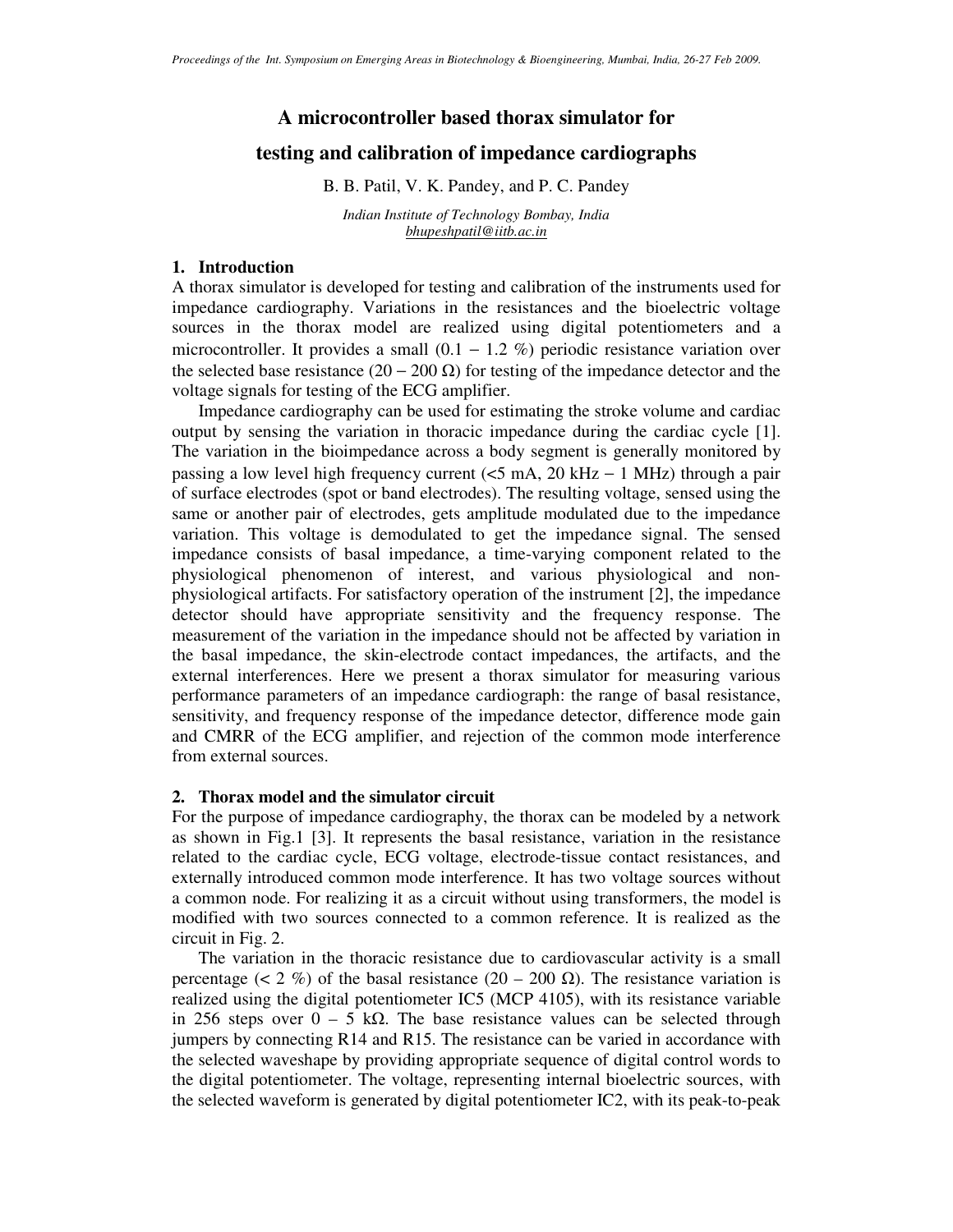amplitude controlled by the digital potentiometer IC3. A polarity controlled unity gain amplifier is used to control the phase relationship between the voltages  $E_{x1}$  and  $E_{x2}$ . For testing the rejection of external common mode interference by the impedance detector, the common mode interference can be externally applied to Ep.

 The controller and the power supply circuit is shown in Fig. 3. The microcontroller IC1 (AT 89S52) is used as the controller of the hardware. The three digital potentiometers are controlled via SPI bus. The various wave shapes like sinusoidal, square, and a typical ECG have been realized using different lookup tables in the microcontroller's memory. The synchronization test outputs are provided on the microcontroller's port pins P3.6 and P3.7 for testing synchronization of the outputs of the ECG amplifier and the impedance detector. The LCD display LCD1 and the two soft keys SW1 and SW2 provide the user



interface. The circuit is powered by a single 9 V supply, with two fixed voltage regulators (IC6, IC7) for the digital and the analog parts of the circuit. The various parameters for simulation, type of waveshape (square, sine), the ECG mode (common, differential), frequency (1 − 250 Hz), the amplitude of ECG voltages (0 – 100 mV), and variation in the resistance (0.1 − 1.2 %) are selected using LCD and the two soft keys. The simulator can be used for simultaneous testing of the impedance detector and ECG part of the impedance cardiograph, and also for estimating the effect of external common mode interference on the measurements.

#### **3. Results and conclusion**

In the common mode, the voltage can be varied in the range of  $50 - 100$  mV (p-p), with less than 200  $\mu$ V (p-p) of differential voltage. In the difference mode, the voltage can be varied in the range of 0-50 mV, with less than 0.9 mV (p-p) common mode voltage. The base resistances for different jumper settings are found to be 23.77  $\Omega$ , 28.24  $\Omega$ , 84.98  $\Omega$ , and 196.07  $\Omega$ . The resistance can be varied in the range of 0.1 – 1.2 % of the selected base resistance.

 In summary, a thorax simulator has been developed for testing and calibration of the instruments for impedance cardiography. The features includes settable values of heart beat rate, basal resistance, % variation in resistance, the ECG voltage sources, and the various wave shapes (square, sinusoidal, and typical ECG) for simulating the bioimpedance signal and the ECG.

#### **References**

- [1] R. P. Patterson, "Fundamentals of impedance cardiography", *IEEE Eng. Med. Biol. Mag.,* vol. 8, pp. 35 - 38, 1989.
- [2] J. Fortin, W. Habenbacher, and A. Heller, "Non-invasive beat-to-beat cardiac output monitoring by an improved method of transthoracic bioimpedance measurement", *Comp. Bio. Med.,* vol. 36, pp. 1185 - 1203, 2006.
- [3] V. K. Pandey, P. C. Pandey, and J. N. Sarvaiya, "Impedance simulator for testing of instruments for bioimpedance sensing", *IETE Journal of Research*, vol. 54, no. 3, pp. 203 - 207, 2008.